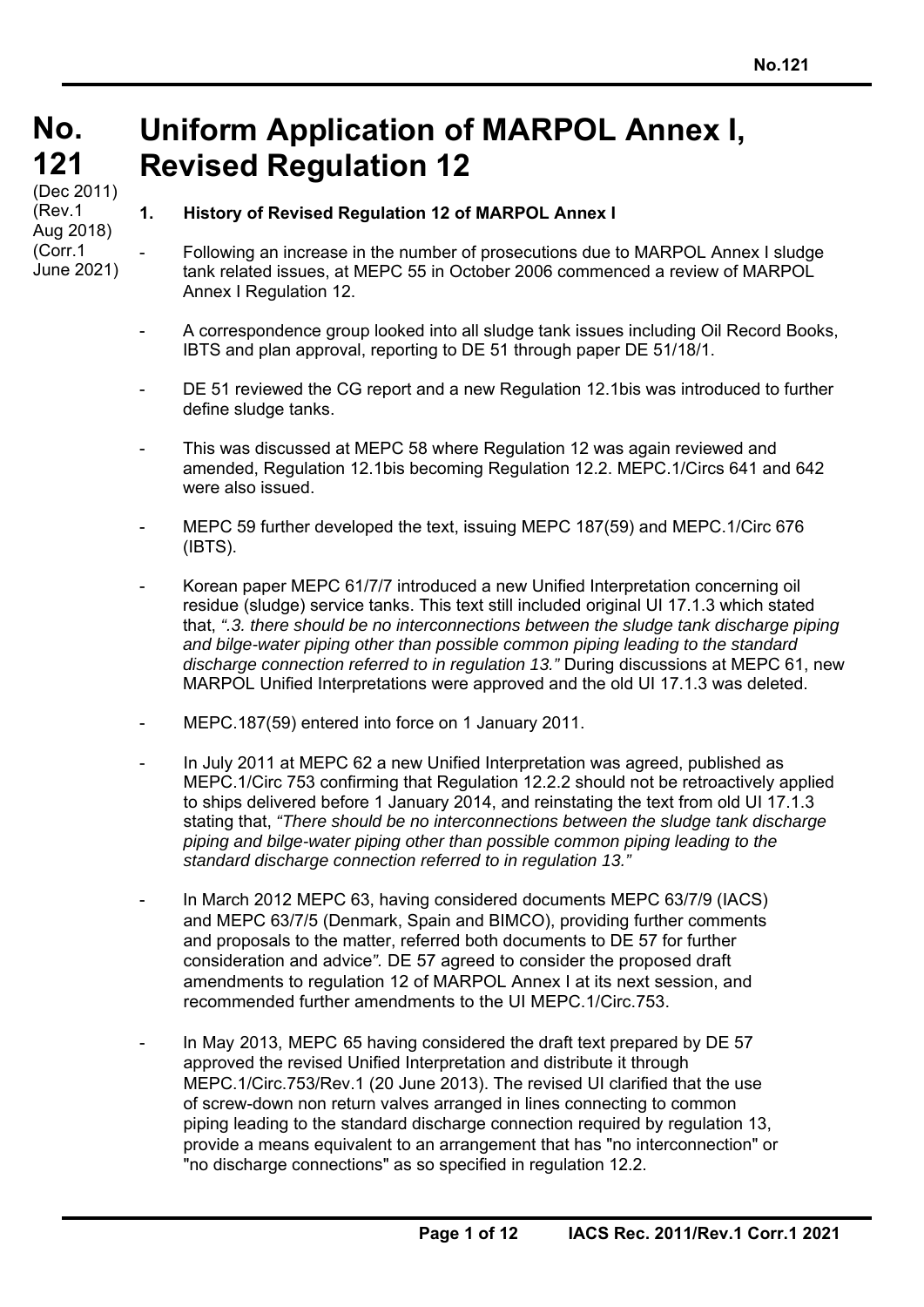**No. 121**  (cont)

In March 2014 the Sub-Committee on Ship Systems and Equipment (SSE 1) prepared draft amendments to MARPOL Annex I with a view to subsequent adoption and draft revised UI of regulation 12.3.3 intended to replace the UI MEPC.1/Circ.753/Rev.1, as set out respectively in annexes 11 and 12 of document SSE 1/21. The MEPC 67 approved the draft amendments with a view to adoption at MEPC 68 and agreed to keep the draft revised UI in abeyance for approval by MEPC 70.

- MEPC 68 in May 2015 adopted the draft amendments to MARPOL Annex I with resolution MEPC.266(68).
- MEPC 73 in Oct 2018 issued the 2018 Guidelines for the application of the revised MARPOL Annex I requirements to floating production, storage and offloading facilities (FPSOs) and floating storage units (FSUs) with resolution MEPC.311(73).

#### **2. Implications for ships:**

- This applies to new and existing vessels.
- In effect, the change moved IMO Unified Interpretation 17.1.3 for vessels with keel laying after 31 December 1990; to all vessels after 1 January 2017.
- Incinerator oil mixing tanks are now regarded as Oil Residue (sludge) service tanks.
- In July 2011, at MEPC 62 a new Unified Interpretation was approved stating that Regulation 12.2.2 should not be retroactively applied to ships delivered before 1 January 2014 (contract before 1 January 2011; or in absence of contract keel laying before 1 January 2012; or delivered before 1 January 2014).
- However, MEPC.266(68) no longer allows for existing arrangements where an oil residue (sludge) tank may have discharge connections to the bilge system, oily bilge water holding tank(s), tank top or oily water separators, as could be allowed under MEPC.1/Circ.753/Rev.1. Any modifications that may be required for ships constructed before 1 January 2017 with arrangements that are not compliant with the revised Regulation 12 requirements are to be completed no later than the first renewal survey carried out on or after 1 January 2017.
- In MEPC 311(73) the Annexed table clarifies that MARPOL Annex I, Regulation 12 is applicable to FPSOs and FSUs.

#### **3. Documents referenced:**

- MARPOL consolidated edition 2006.
- MEPC.187(59).

- MEPC 61 Meeting report Annex 14, modified by IMO MEPC.1/Circular 753
- MEPC.1/Circular 641.
- MEPC.1/Circular 642, modified by MEPC.1/Circular 676.
- MEPC.1/Circ.753/Rev.1.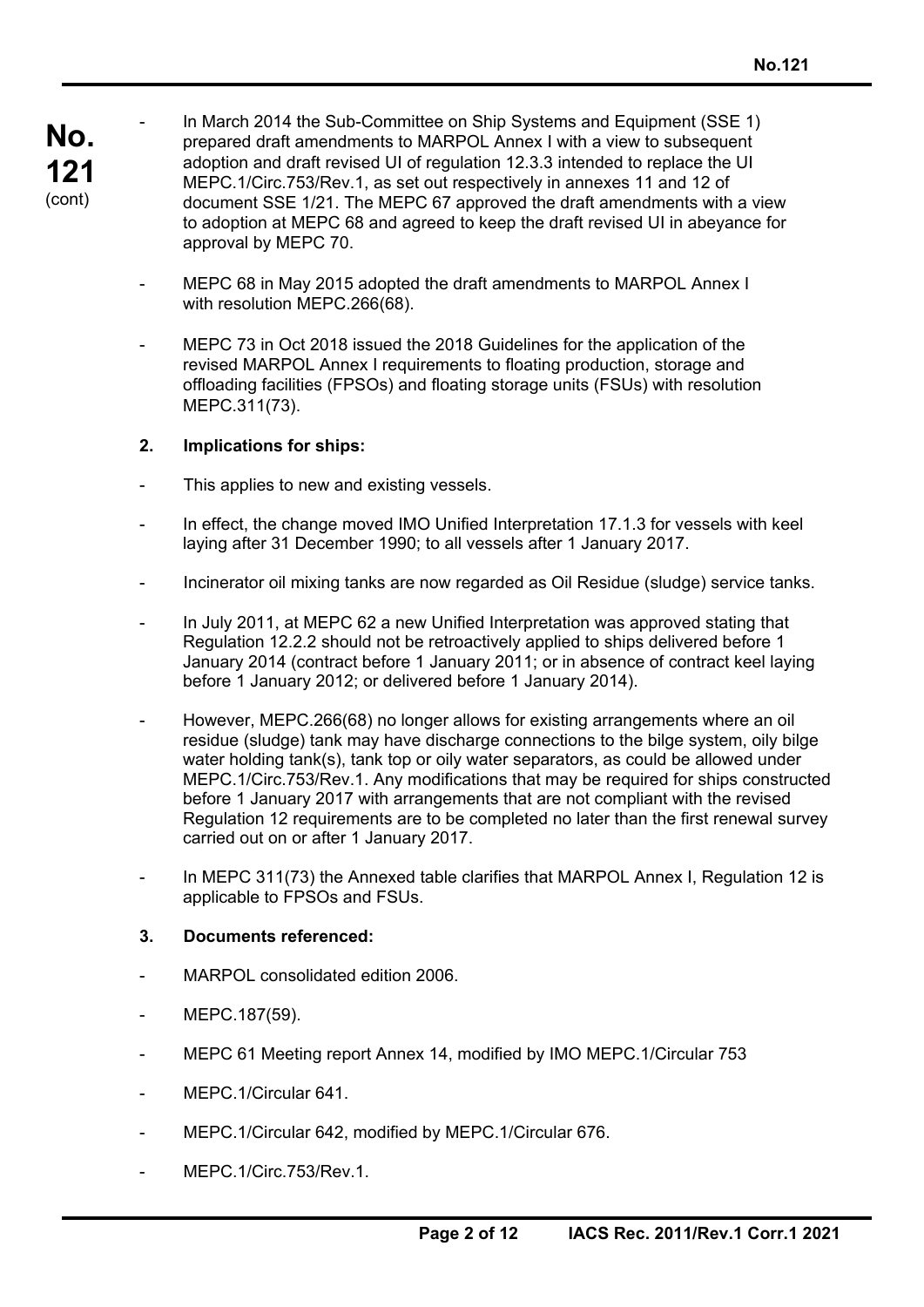- **No.**  Resolution MEPC.266(68).
- **121**  (cont) MEPC.1/Circ.867.

l

MEPC.311(73).

#### **4. Revised Regulation 12.3.2 - Designated Pump**

- Regulation 12.3.2 states that, *"The oil residue (sludge) tank(s) shall be provided with a designated pump for disposal that is capable of taking suction from the oil residue (sludge) tank(s)."*
- The Unified Interpretation to new Regulation 12.3 (previous Regulation 12.2) states that, *"A designated pump should be interpreted as any pump used for the disposal of oil residue (sludge) through the standard discharge connection referred to in regulation 13, or any pump used to transfer oil residue (sludge) to any other approved means of disposal such as an incinerator, auxiliary boiler suitable for burning oil residues (sludge) or other acceptable means which are prescribed in paragraph 3.2 of the Supplement to IOPP Certificate Form A or B."*
- A *"Dedicated"* pump is not necessary.
- The Unified Interpretation requires that the pump is used as the means for the disposal of sludge.
- It also implies that it may also pump oily bilge water to the standard discharge connection for disposal ashore.
- **5. Revised Regulation 12.3.3 Decanting Sludge to Bilge & Sludge discharge piping**
- Regulation 12.3.3 states that *"The oil residue (sludge) tank(s) shall have no discharge connections to the bilge system, oily bilge water holding tank(s), tank top or oily water separators except that:*

 *.1 the tank(s) may be fitted with drains, with manually operated self-closing valves and arrangements for subsequent visual monitoring of the settled water, that lead to an oily bilge water holding tank or bilge well, or an alternative arrangement, provided such arrangement does not connect directly to the bilge discharge piping system; and* 

*.2 the sludge tank discharge piping and bilge-water piping may be connected to a common piping leading to the standard discharge connection referred to in regulation 13; the connection of both systems to the possible common piping leading to the standard discharge connection referred to in regulation 13 shall not allow for the transfer of sludge to the bilge system;"* 

Ships constructed before 1 January 2017 shall be arranged to comply with the revised regulation 12.3.3 not later than the first renewal survey carried out on or after 1 January 2017.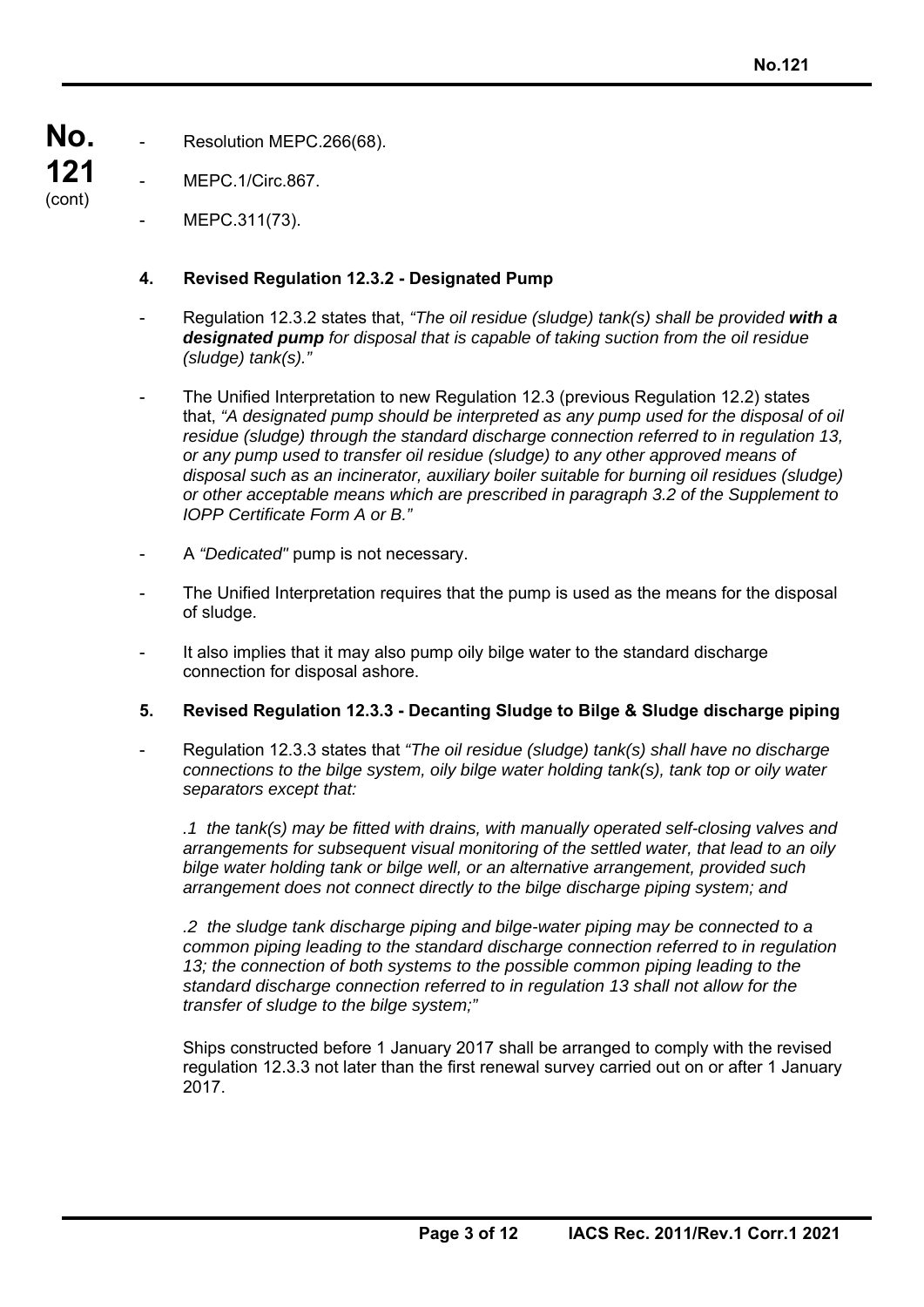l

### **6. Revised Regulation 12.3.3.1 - Decanting Sludge to Bilge**

- Revised regulation 12.3.3.1 states that, *"The oil residue (sludge) tank(s) shall have no discharge connections to the bilge system, oily bilge water holding tank(s), tank top or oily water separators except that the tank(s) may be fitted with drains, with manually operated self-closing valves and arrangements for subsequent visual monitoring of the settled water, that lead to an oily bilge water holding tank or bilge well, or an alternative arrangement, provided such arrangement does not connect directly to the bilge discharge piping system."*
- The exception to this general rule allows draining of settled water from the sludge tank if certain conditions are met.
	- 1. the water is drained **only** to the bilge water holding tank or bilge well (not to the bilge piping system or other bilge areas); and
	- 2. the drains have a manually operated self-closing valve; and
	- 3. the draining operation is visually monitored.
- "Visually monitored" means monitoring the draining operation in real-time either through a site glass or through a funnel, whereby the draining can be stopped immediately if oil is seen.

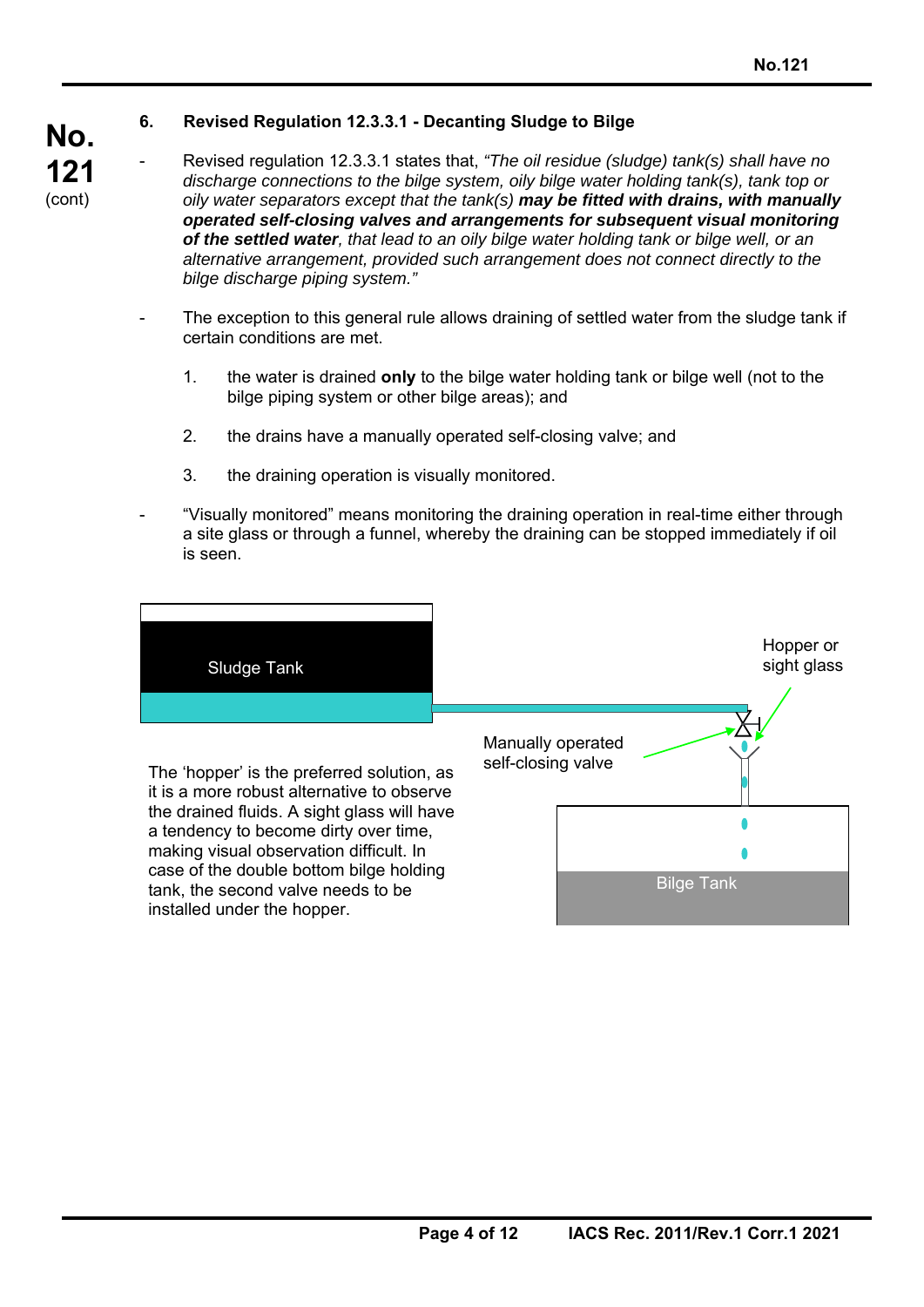**No. 121**  (cont)

l

If the previous arrangement is not possible, such as in way of double bottom spaces, then the following could be a possible solution (an exemption would be required from the Flag Administration):

- Pumping settled water from the double bottom oil residue (sludge) tank to an oily bilge water holding tank provided that the requirements of MARPOL Annex I, Regulation 12.3 are met and the other requirements of Regulation 12.3.3 are satisfied i.e.:
	- 1. the water is pumped **only** to the oily bilge water holding tank or bilge well by a small oily sludge pump; and
	- 2. the pumping operation is visually monitored by a responsible person; and
	- 3. the stop/start control panel of the oily sludge pump must be located close to the operator checking the transfer of settled water.
- If settled water is removed from the oil residue (sludge) tank using this method, the discharge line leading from the oil residue (sludge) tank must be connected directly to the oily bilge water holding tank or bilge well and **must not under any circumstances connect directly to any section of the bilge piping system or bilge area**.
- In the event that the double bottom oil sludge or bilge holding tanks are damaged by grounding or stranding, the engine room may progressively flood via the transfer line to the bilge holding tank or via hopper as shown below. To prevent this situation, the above transfer lines are to be provided with manually operated self-closing valves or stop/close valves where appropriate to prevent the ER flooding in the event of damage to these double bottom tanks.



The second valve needs to be installed under the hopper, if settled water is transferred to the bilge holding tank. No valve needs to be installed under the hopper in case where settled water is transferred to the bilge well.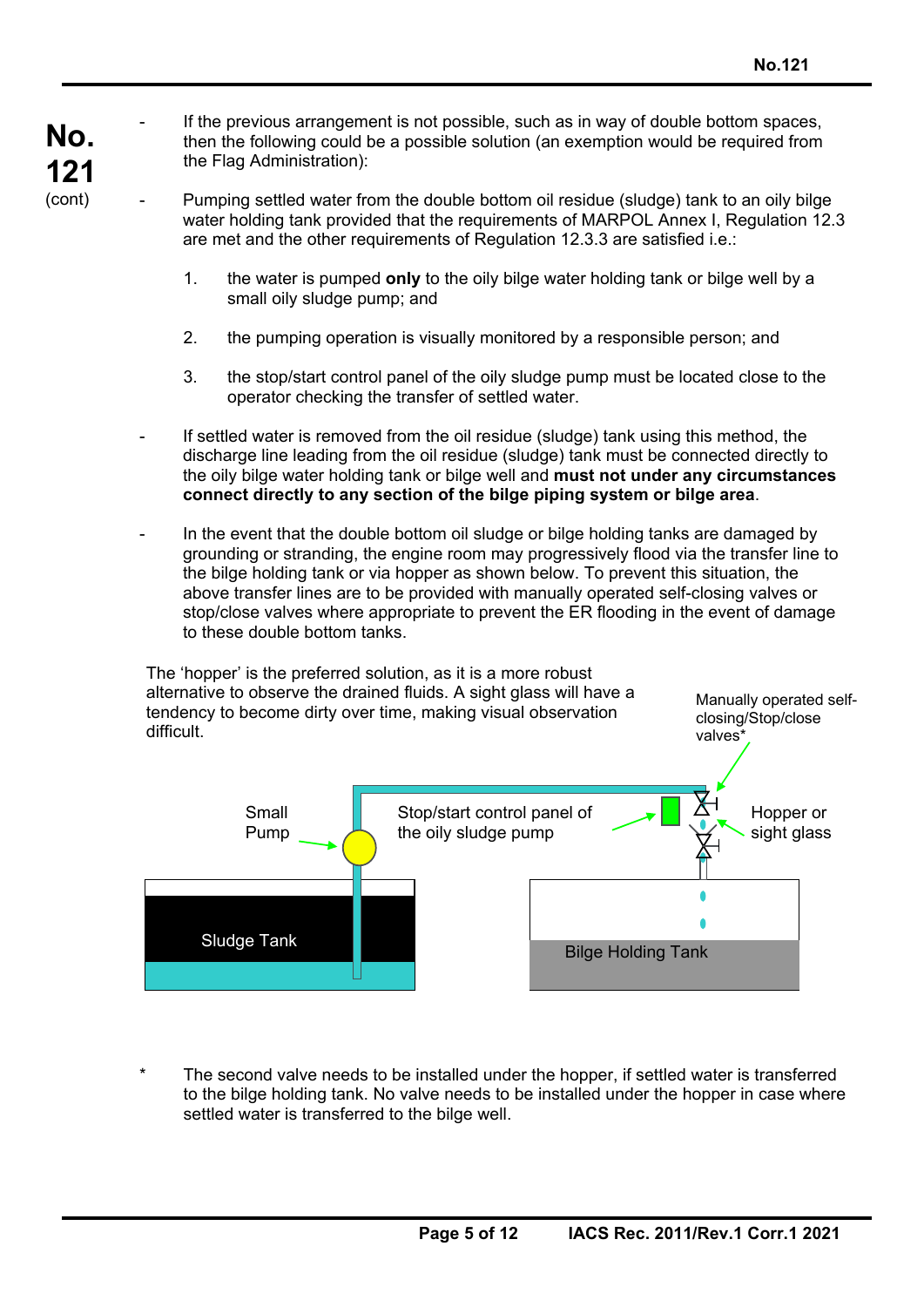# **7. Acceptable Arrangements to Revised Regulation 12.3.3.2**

The following diagrams describe, in simplified form, some common compliant arrangements found on ships:



The above arrangement is considered acceptable:

l

**No.** 

**121**  (cont)

- Where common arrangements are provided for the discharge of bilge water and sludge through the standard discharge connection, a screw-down non-return valve must be provided to prevent the accidental discharge of sludge to the bilge system.
- The screw-down non-return valve stops possible discharge of oil residue (sludge) to the 15 ppm Filter Unit and also the Oil Bilge Water Holding Tank.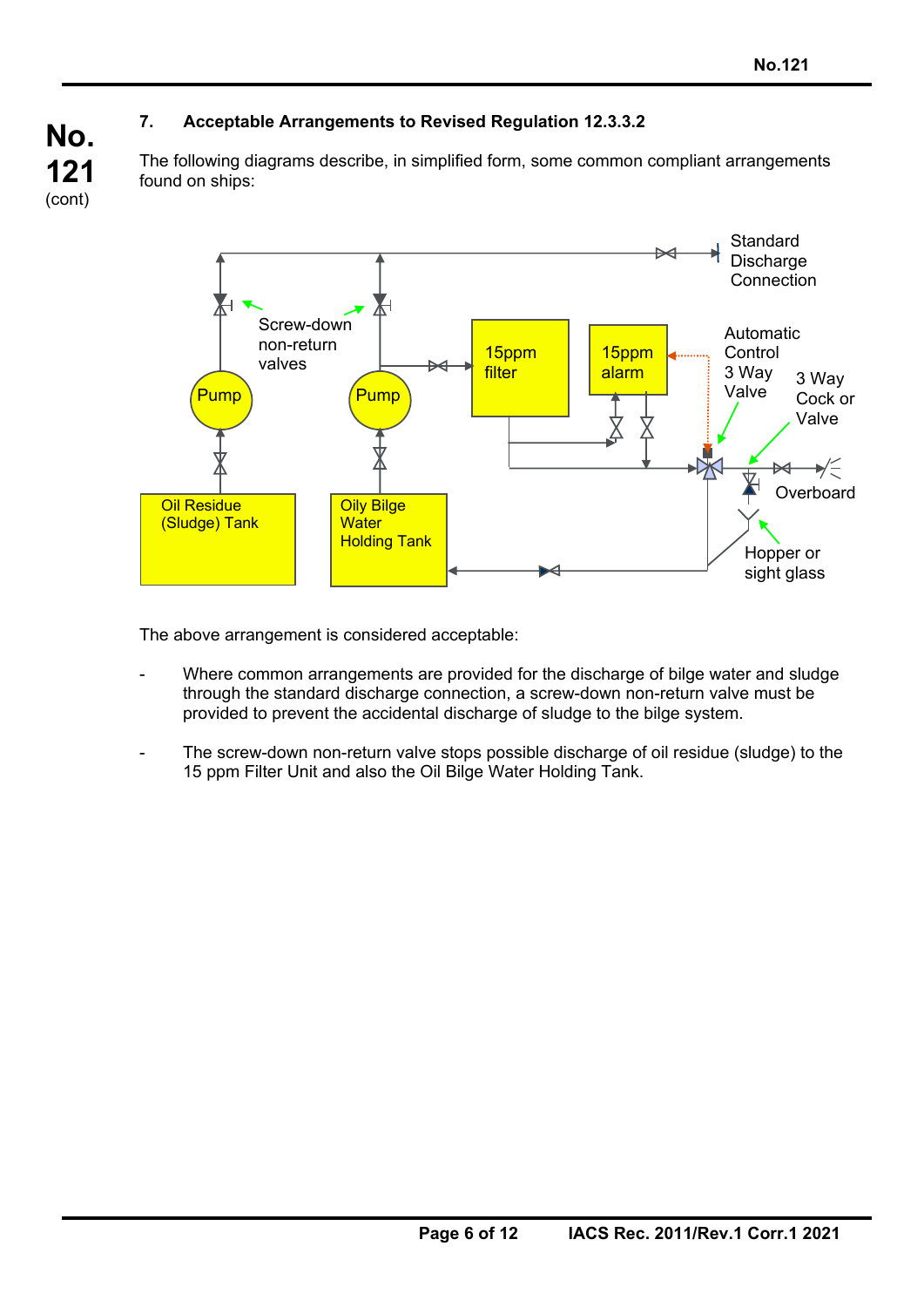

The above arrangement is considered acceptable:

- Where there are common arrangements for discharge of bilge water and sludge through the standard discharge connection, a screw-down non-return valve is arranged in the line to the common piping leading to the standard discharge connection required by Regulation 13. To satisfy this interpretation, the common line with a screw-down non-return valve is to be arranged on the suction side of the pumps; and
- The screw-down non-return valve stops possible discharge of oil residue (sludge) to the 15 ppm Filter Unit and also to the Oil Bilge Water Holding Tank.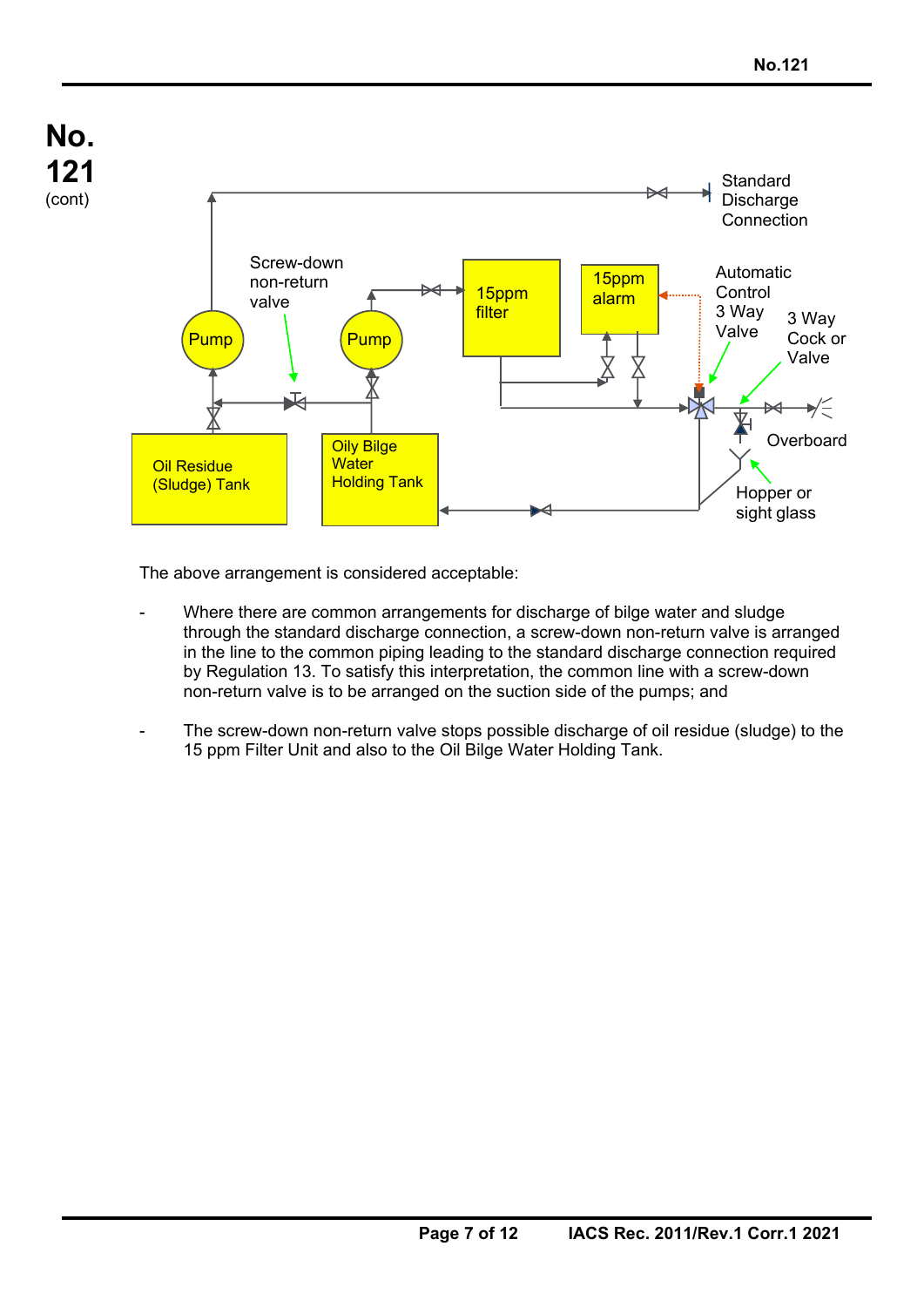

The above arrangement is considered acceptable:

- Where common arrangements are provided for the discharge of bilge water and sludge through the standard discharge connection, and the sludge can also be transferred to an incinerator, screw-down non-return valves must be provided to prevent the accidental discharge of sludge to the bilge system.
- The screw-down non-return valve stops possible discharge of oil residue (sludge) to the 15 ppm Filter Unit and also the Oil Bilge Water Holding Tank.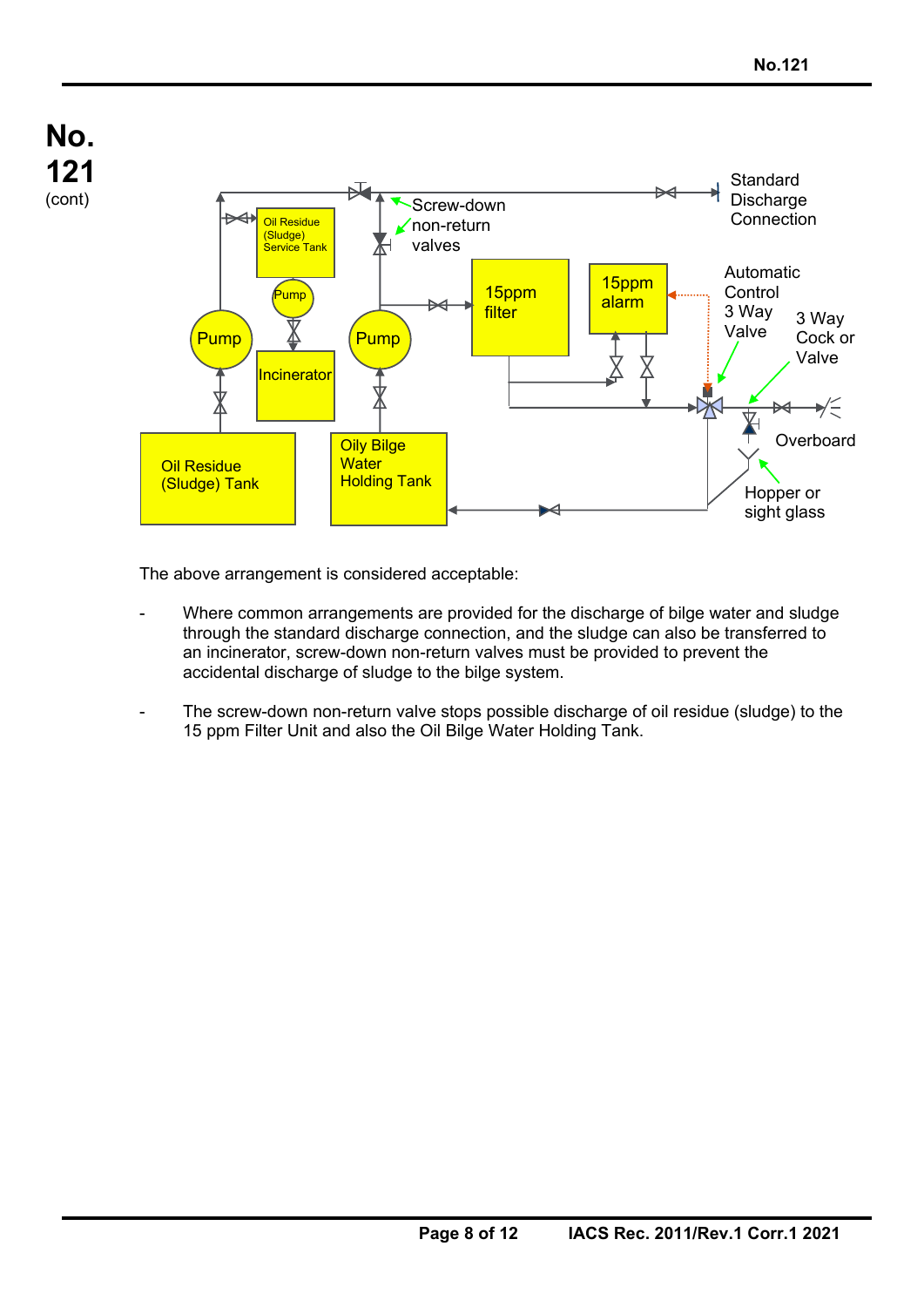

The above arrangement is considered acceptable:

- Where common arrangements are provided for the discharge of bilge water and sludge through the standard discharge connection, and the sludge can also be transferred to an incinerator, screw-down non-return valves must be provided to prevent the accidental discharge of sludge to the bilge system.
- This arrangement also allows for the transfer of suitable oily bilge water to the incinerator oil residue (sludge) service tank for burning.
- The screw-down non-return valve stops possible discharge of oil residue (sludge) to the 15 ppm Filter Unit and also the Oil Bilge Water Holding Tank.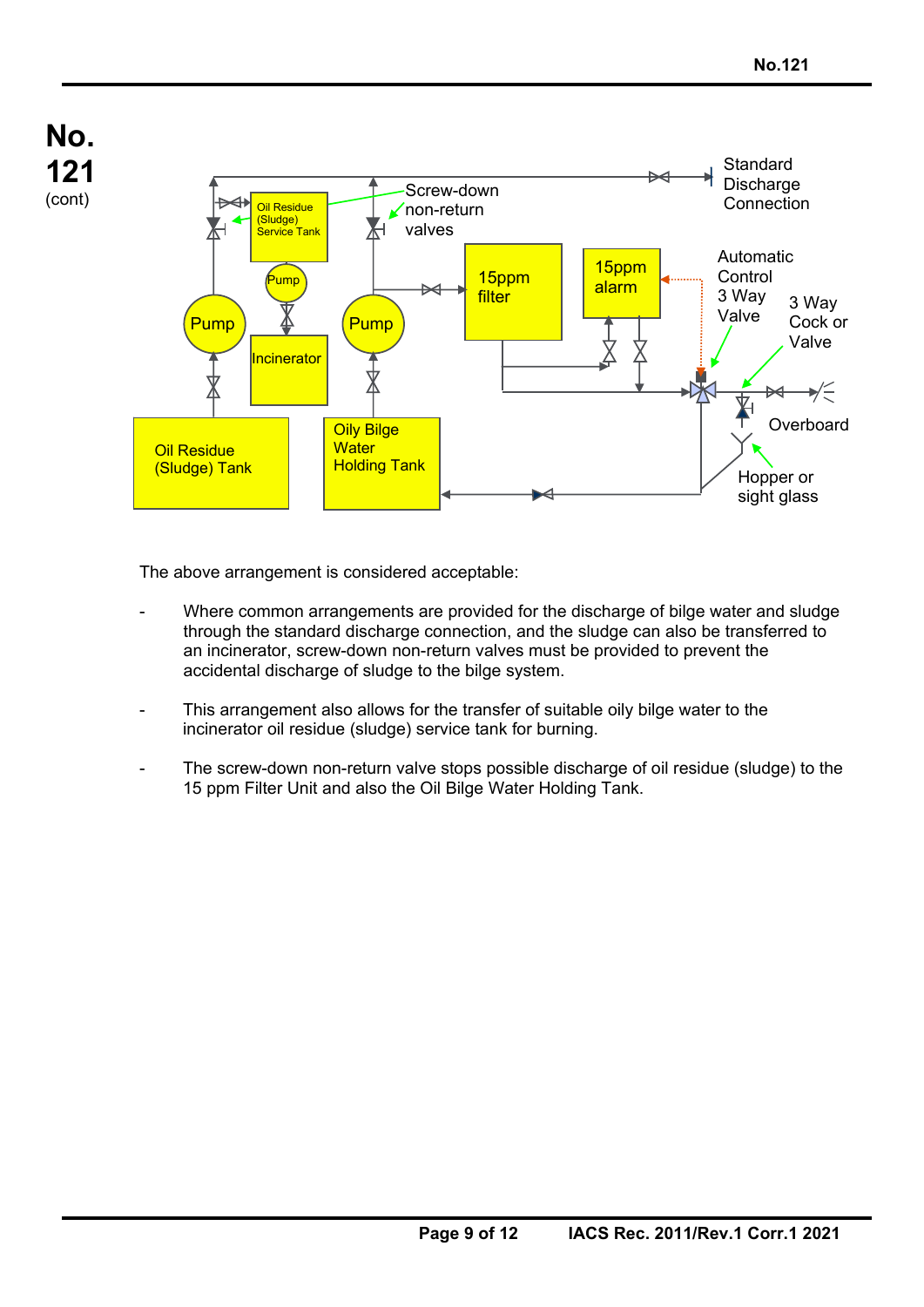## **8. Non-Compliant Arrangements to Revised Regulation 12.3.3.2**

The following diagrams describe, in simplified form, some common non-compliant arrangements:



The arrangement above is not acceptable as there is a sludge discharge connection to the oily water separator, bilge system and Oily Bilge Water Holding Tank – prohibited under Regulation 12.3.3.



The arrangement above is not acceptable as there is a sludge discharge connection to the oily water separator, bilge system and Oily Bilge Water Holding Tank – prohibited under Regulation 12.3.3.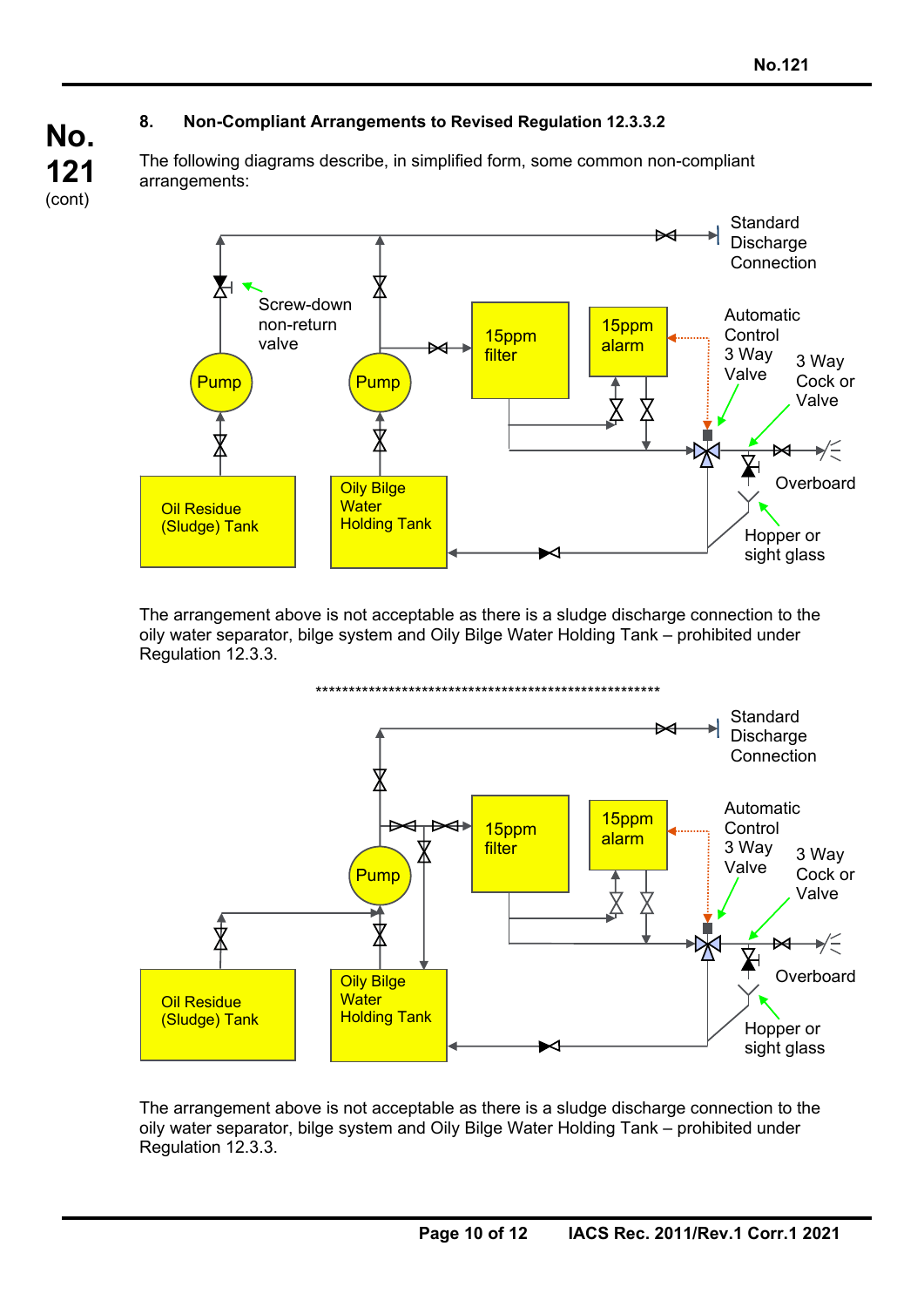

The arrangement above is not acceptable as there is a sludge discharge connection to the oily water separator and bilge system – prohibited under Regulation 12.3.3.



The arrangement above is not acceptable as there is a sludge discharge connection to the oily bilge water holding tank – prohibited under Regulation 12.3.3.